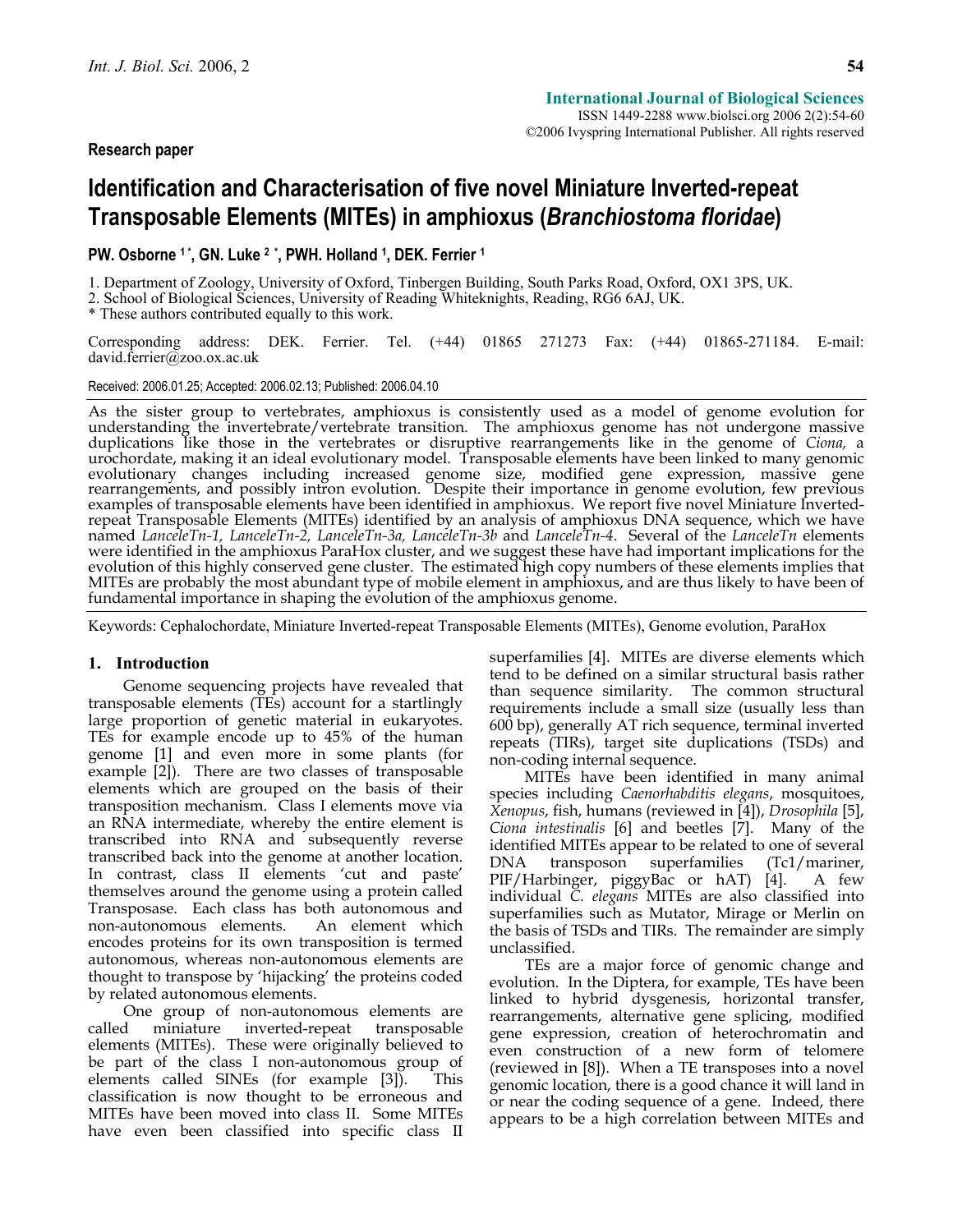their proximity to genes; they are often found in either introns or sequences flanking the coding sequence [6, 9, 10]. The most likely outcome of landing in coding sequence would be a disruption of the gene's function, either through a frame-shift or the addition of premature stop codons. TEs landing in genes have also been observed to create novel introns [11] and even exons [12], providing clear examples of functional evolution. A TE does not need to land in a coding sequence to affect the gene's function. Modified gene expression can also occur if TEs are incorporated into a *cis*-regulatory region; for example, Yang *et al*. [13] demonstrated that a MITE (*Kiddo*) was responsible for modifying rice *rubq2* gene expression. As TEs increase in copy number, further biological effects can be observed. The most obvious is an increase in genome size, leading to a greater metabolic load on the organism. Recombination between repeats is also a result of genomes containing multiple TE copies. This can cause significant genome rearrangements such as deletions, duplications, inversions and translocations all of which can lead to developmental defects or cancers.

In contrast to these widespread effects around the rest of the genome, some Hox gene clusters appear to avoid the effects of TEs. Vertebrate Hox clusters for instance, seem to exclude, or be inaccessible to, TEs [14]. Such an absence of TEs may contribute to the maintenance of Hox cluster integrity by reducing the opportunity for disruptive recombinative events. Indeed, there may even be a causal link between TE invasion and disruption of the *C. intestinalis* Hox cluster [15]. However, the exclusion of TEs from Hox clusters does not extend to the mammalian ParaHox cluster, the evolutionary sister of the Hox cluster [16]. Despite the invasion of TEs into ParaHox clusters of mammals, one full gene cluster has still been conserved in humans for example, from the ancestral vertebrate condition of four ParaHox clusters.

Given this potential link between TEs and the organisation of homeobox gene clusters and the link of homeobox gene function with their organisation in a cluster (for example, [17]), we have performed an analysis of the repetitive transposable elements of amphioxus (*Branchiostoma floridae*) around the ParaHox cluster and NK homeobox genes. The amphioxus Hox cluster has recently been sequenced and this will be analysed elsewhere (Chris Amemiya, pers. communication.). Only two reports of amphioxus transposable elements have been published. The first is a class I non-LTR retrotransposon [18], while the second is an unusual class II element called ATE-1 [19]. Although the ATE-1 element had some characteristics of a MITE, no definitive amphioxus MITE sequences have been published.

Here we present five novel MITE sequences from *B. floridae*. We provide a consensus sequence for each element and tentatively classify three of the five elements into transposon superfamilies. This adds to

our knowledge of amphioxus transposable elements and will form a starting point for a more thorough investigation of all TEs once the recently sequenced *B. floridae* genome is assembled (forecast for 2006). Some of the MITEs are present in the amphioxus ParaHox cluster, indicating that like vertebrates TEs are not excluded from this region of the genome. This analysis suggests MITEs are a common TE in the amphioxus genome and will be one of the major agents of genomic evolution in this animal.

# **2. Methods and Results**

Five novel elements have been characterised from the amphioxus sequences around NK homeobox genes and the ParaHox cluster. Initial analyses of cosmid sequences containing the NK genes were performed on the NIX implementation of BLASTn at [http://www.hgmp.mrc.ac.uk/nix/]. BLASTn searches within NIX utilised the TREMBL nonredundant dataset (the NIX resource is now unavailable). Subsequent BLAST analyses were carried out on a stand-alone database constructed from 859 publicly available *Branchiostoma* spp sequences (October 2002), to which 450 *B. floridae* sequences were added, that had been generated in our laboratories. The size of this stand-alone database was approximately 2.76Mb. This analysis identified three novel elements. BLAST searches [20] of the Genbank nr database (Oct 2005) using PACs containing the ParaHox cluster increased this to five elements. The repeats that conform to the general structure of MITES are described here. A search of Censor using REPBASE UPDATE 10.11 [21] gave no similarity to previously reported TEs. One of the elements does however, have similarity to part of the published ATE-1 sequence of Cañestro *et al*. [19] (see discussion). All five elements have characteristics of MITEs, including short size, TIRs and TSDs, although the A+T content of each was slightly lower than expected. We conclude all five elements are novel MITEs which we name *LanceleTn-1, LanceleTn-2, LanceleTn-3a, LanceleTn-3b* and *LanceleTn-4*, after another common name for amphioxus – the Lancelet.

# **Characterisation of** *LanceleTn-1*

An initial BLASTn analysis of the cosmid sequence Acc. AL671994 (which is part of a contig containing *AmphiNK3* and *AmphiNK4*, [22]) revealed a match to a reported intron in the genomic sequence of *AmphiHox-2* (Acc. AB028207.1). BLASTn analyses of this intron on the stand alone database revealed 39 highly significant matches, 23 of which were EST sequences. Alignments between the *AmphiHox-*2 intron and the 39 BLASTn matching sequences allowed us to assemble a consensus sequence and define its general characteristics.

The characteristics of *LanceleTn-1* (Table 1 and Fig. 1) fulfil the criteria for a MITE. These include a 21 bp terminal inverted repeat, and 8 bp target site duplications. In addition, the internal sequence has no coding ability or similarity to any known proteins. MITEs are frequently located within or close to non-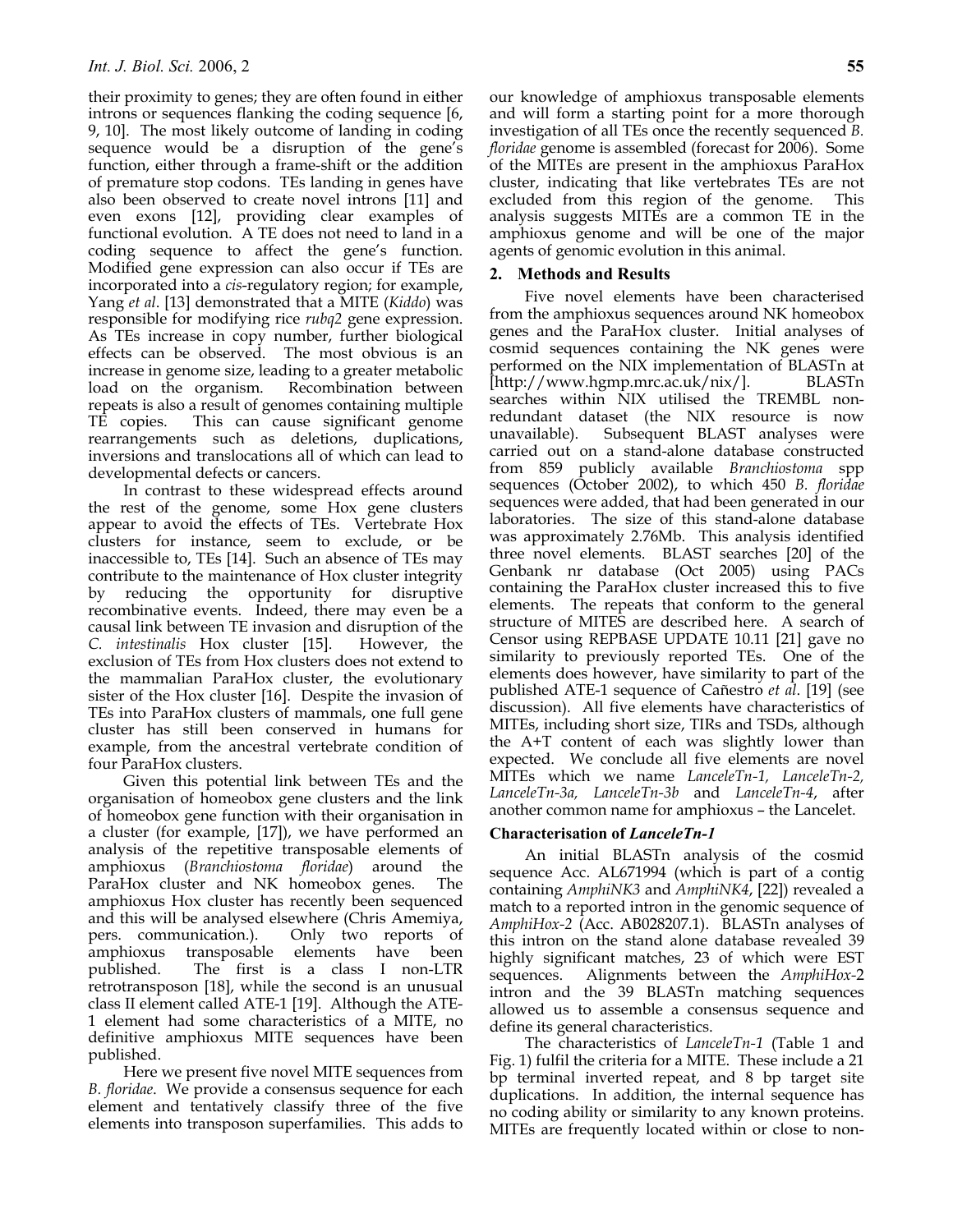## *Int. J. Biol. Sci.* 2006, 2 **56**

coding regions of genes [6, 9, 23-26]. Of the 18 genomic DNA copies of *LanceleTn-1* found in this analysis, 10 were closely associated with genes.

*LanceleTn-1* is the longest of the five amphioxus MITEs at 433 bp (excluding the TSDs).

| Table 1. Characteristics of five novel miniature inverted-repeat transposable elements. |  |  |  |
|-----------------------------------------------------------------------------------------|--|--|--|
|                                                                                         |  |  |  |

| Name            | TSD               | TIR*                                    | Total length <sup>+</sup> | Estimated<br>Copy $No.†$ | Superfamily<br>classification | $A+T$ content % |
|-----------------|-------------------|-----------------------------------------|---------------------------|--------------------------|-------------------------------|-----------------|
| LanceleTn-1     | 8 bp <sup>s</sup> | 21bp<br>TAGGGCTGGGTATCGGTACAG           | 433 bp                    | 2500                     | hAT                           | 56              |
| LanceleTn-2     |                   | ≤59 bp<br>TWAGGCTAAGGTCACATTTCCA        | 207bp                     | 2200                     |                               | 55              |
| LanceleTn-3a    | 9bp               | 21bp<br><b>TAATCTCCAAGCAGATCCTAC</b>    | 173bp                     | 3600                     | Mutator                       | 55              |
| $LancelerIn-3b$ | 9bp               | 19 <sub>bp</sub><br>TACTCTCCAAGCAGAGGTT | 205bp                     | 2900                     | Mutator                       | 63              |
| LanceleTn-4     |                   | ≤53 bp<br>TNAAGGTGGTATCTCACTGCAC        | 253 bp                    | 4800                     |                               | 56              |

? Not enough information is present to provide a definitive answer (see text for details) \*

 For *LanceleTn-2, 3a, 3b* and *4* only the most highly conserved terminal sequence of the TIR is presented. In all four cases loose inverted repeats can be extended further. In addition, the possible TSDs are also included in the TIR sequence for *LanceleTn-2* and *4* as the first base of the TIR cannot be assigned without knowing the TSD.

+ Total length is based on the length of the consensus sequence and includes the TIR. The TSDs of *LanceleTn-2* and *LanceleTn-4* (but not the other three) are also included because it is not clear where the elements end. The putative TSDs in these sequences are underlined.<br><sup>†</sup> The copy number of each element is estimated based on the number of copies found in the known amoun

§ As deduced from multiple alignments and confirmed by the *AmphiHox-2* sequence within Acc. AB028207.1.

Figure 1. Consensus sequences of the 5 *LanceleTn* MITEs from amphioxus. Putative TSD sequences are in bold and TIR sequences (as in Table 1) are underlined. The numbers in brackets refer to the number of full length sequences used to create the consensus sequence.

#### $Lancelefn-1$  (18)

 $\mathbf{n}_1\mathbf{n}_2\mathbf{n}_3\mathbf{n}_4\mathbf{n}_5\mathbf{n}_6\mathbf{n}_7\mathbf{n}_8$ TAGGGCTGGGTATCGGTACAGCGTACCGGGTACCAAAACCGGTTTTTCTTATTGGACCGG TCCAGAAAAACCGGACCTGAAAAAATTAGGTGGACCGGATGTTGGACCGATTRGAAAATTAACAGATTATT TTATCAGGCATTCACACGTTTTGGCGCTTGCAGGTGGAAGAAATAACAAGAGTGAAGTAGAGTAGAGTTT ATAGTAATTTCTACCAAGTTTTACAGCCAATCGTACAGGTGCAGTTAGCGTTGTAGGATTTTAAAACGCCA GTGTAAGTCTAATACTCCACCAAACAGATTTCTTTGTAGTGAAATGGACCATTGGTATGAGTCATACTGAA TCAGGTCCAGGTTCAGGTCCGGACCTGGACCTGATCCTYTGGACCTGAACCGGACCTGGACCTGAATTTTC  ${\tt TGTACCGGTACCCAGCCCTA} {\bf n_1 n_2 n_3 n_4 n_5 n_6 n_7 n_8}$ 

#### *LanceleTn-2* (45 partial sequences plus 9 full length)

TWAGGCTAAGGTCACATTTCCAMAMMGGGGCCCGGCCGGCCAGCTTTCRGGAACGATAATTATGATGTAAA AGACAACAAVAACACAAAACGGACCGAAAATAATTCAACGGCATGCAYTGTGCATATTTATTRGCATAAAC YTAAATTTTTCGTTTCCRCAAACAGCCCGGCCCGGACCCCGGKTTGGAAATGTGACGTAGGCCTWA

#### LanceleTn-3a (26)

n<sub>1</sub>n<sub>2</sub>n<sub>3</sub>n<sub>4</sub>n<sub>5</sub>n<sub>6</sub>n<sub>7</sub>n<sub>8</sub>n9</sub>TAATCTCCAAGCAGATCCTACAATGGCATAAGATAGTAYCAAACTGGCCAAGGAGTG TAGTCAGCCAARAGGTGTCCATTTGCCATGTAGCRAAACACACTCCTAAGCCGGCTTCACTCCTCTGCCAG CTTTTGATACTATCTTATGCTACCRTAGGATCTGCTTGGAGATTAn1n2n3n4n5n6n7n8n9

#### $Lancelen-3b(20)$

n<sub>1</sub>n<sub>2</sub>n<sub>3</sub>n<sub>4</sub>n<sub>5</sub>n<sub>6</sub>n<sub>7</sub>n<sub>8</sub>n<sub>9</sub>TACTCTCCAAGCAGAGGTTAGGCTCCGGCTGTTTTTTAACGTTTTTTAGTCGTTTT TATCGGGCTTTCTATTTTKTATTNTATCTTGYWKTGTCAAAANCTTAGGCYGGNNNACNTCAARAAAAATG ACAAAATAGAAAGCCCGATAAAAACGACTAAAAAACGTTAAAAAAACAGCCGGAGCCTAACCTCTGCTTGG  $\underline{\mathtt{AGAGT} \mathtt{A}} \mathtt{n}_1 \mathtt{n}_2 \mathtt{n}_3 \mathtt{n}_4 \mathtt{n}_5 \mathtt{n}_6 \mathtt{n}_7 \mathtt{n}_8 \mathtt{n}_9$ 

#### $Lancelefn-4(18)$

TGTTATTTTCGCCGATTTTTTATAATTTAGATATTGCGTAATACGTAAAAGTATGACTTAGAAGACAACAA AATACACAAAACGTAAGAAAATTCGTTCTTTATCTCTGAAATTCGTTGAGTAATCTTTCGAACCCCGCAGT  ${\tt GCCGCACCGGTGCCCAAGTGCAGTGAGATACCACCTTNA}$ 

As introns are spliced out of mRNAs after transcription, their splice sites can be identified through a comparison of cDNA and genomic DNA. After comparing a genomic phage clone of *AmphiHox-2* (Acc. AB028207.1) and a cDNA of *AmphiHox-2,*

Wada *et al.* [27] concluded there is an intron in the 3' UTR of this gene. This putative intron is composed of the *LanceleTn-1* sequence described above. In contrast however, the *AmphiHox-2* gene in two different PAC clones (Accs. AC124805 and AC129949) lacks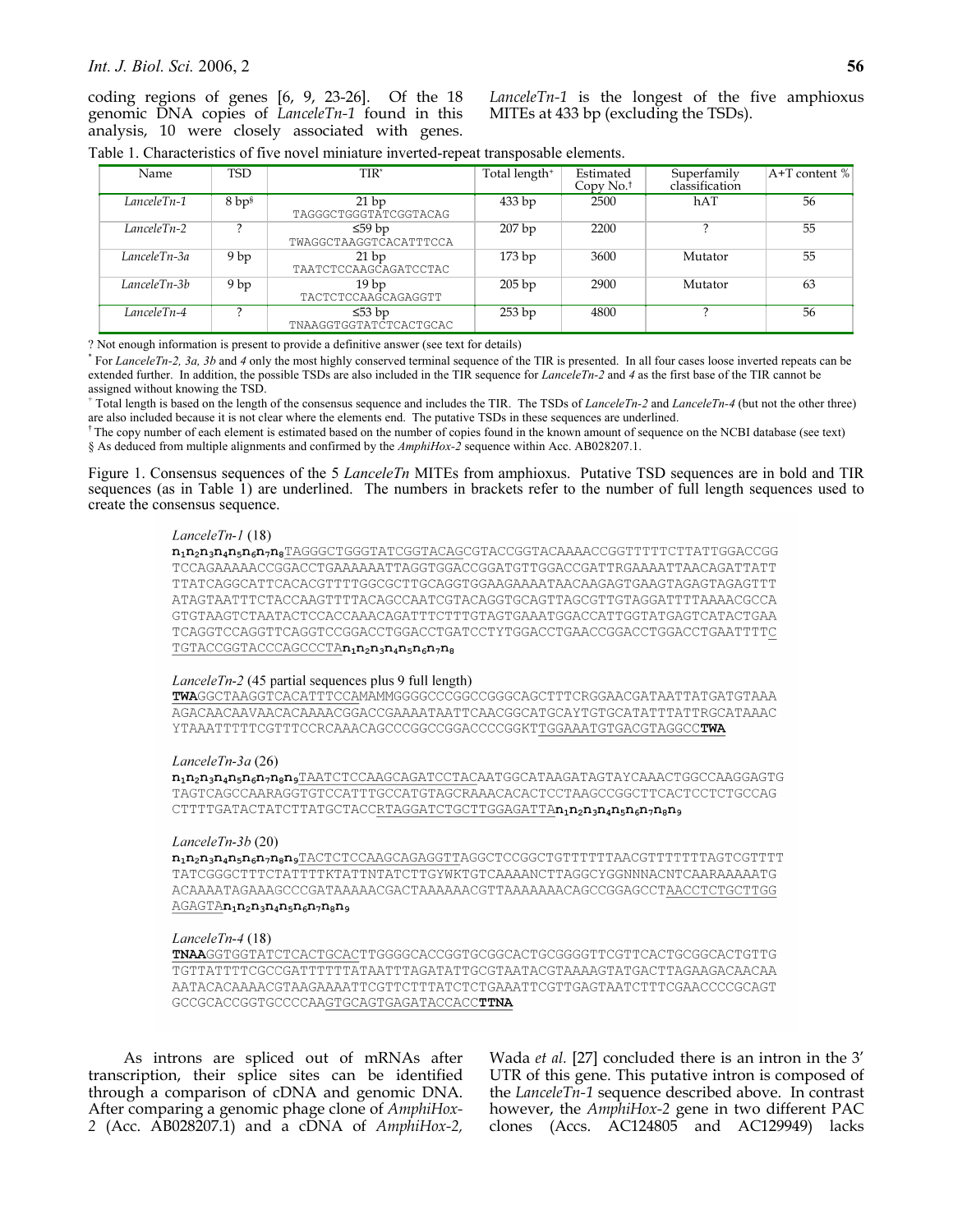## *Int. J. Biol. Sci.* 2006, 2 **57**

*LanceleTn-1*, indicating the presence or absence of this MITE at this locus is an allelic condition. Indeed, a PCR screen of genomic DNA from 49 further individuals of *B. floridae* (using primers flanking *LanceleTn-1* in *AmphiHox-2*) failed to detect its presence [28], indicating that the allelic variant of *AmphiHox-2* with *LanceleTn-1* is present at low frequency in the amphioxus population of Tampa Bay, Florida. It has not yet proven possible to test if the *LanceleTn-1* sequence in the *AmphiHox-2* phage clone represents a true intron. It is interesting however, that a GT/AG spliceosomal consensus sequence exists in the 5' TSD and at the border of the 3' TIR/TSD of the element in this clone (Fig. 2), suggesting splicing may be possible.

Figure 2. Conserved Terminal Inverted Repeat (RED =TIR) and Target Site Duplication (BLUE =TSD) motifs in the flanking regions of the *AmphiHox2 LanceleTn-1* insertion. The underlining represents conserved residues in the 21 bp TIR. The arrows represent the suggested, intron/exon boundary following the GT/AG major spliceosome rule as deduced by Wada *et al.,* [27] from cDNA/genomic DNA sequence comparison

GTGTAGATTAGGGCTGGGTATCGGTACAGCGTACCGGTACAAAACCGG.... CACATCTAATCCCGACCCATAGCCATGTCGCATGGCCATGTTTTGGCC....

.....ACCTGGACCTGAATTTTCTGTACCGGTACCCAGCCCTAGTGTAGAT .....TGGACCTGGACTTAAAAGACATGGCCATGGGTCGGGATCACATCTA

#### **Characterisation of** *LanceleTn-2*

*LanceleTn-2* was first identified from BLASTn analysis of the cosmid sequence Acc. AL671994 as a significant match within an intron of one of the *B. floridae EF1-alpha* genes (Acc. AB070234). BLASTn analysis of this intron on the stand-alone database provided 45 sequences (10 of which were ESTs) from which an initial consensus was obtained. This was subsequently refined by the addition of nine further sequences. *LanceleTn-2* (Table 1 and Fig. 1) has a probable target site duplication of the dinucleotide TA (although it may actually be TWA, where W represents T or A) and has TIRs of up to 59 bp. The total length of the element is 207 bp. One unusual copy of *LanceleTn-2* was identified in *AmphiPRHOXNB*, a gene flanking the ParaHox cluster. This gene is conserved in vertebrates and *Strongylocentrotus purpuratus* having only one intron (data not shown). In amphioxus, however a novel intron has been created, breaking the second exon. This intron is made of a *LanceleTn-2* element and some unrelated flanking sequence. It is probable that a *LanceleTn-2* element jumped into this new intron, in contrast to the other possibility of a *LanceleTn-2* element with flanking sequences creating the intron. Subsequently, the 5' end of this novel intron (which includes half of the *LanceleTn-2* element) has undergone multiple tandem duplications to result in a larger intron.

# **Characterisation of LanceleTn-3a and LanceleTn-3b**

*LanceleTn-3a* was initially characterised from 65 BLASTn matches in the stand-alone database to a region of the third intron of an NK-like gene *AmphiLcx* [22, 28]. Twenty-eight of these matches were to ESTs. Subsequent analysis of the amphioxus ParaHox cluster revealed an additional closely related MITE, *LanceleTn-3b.* These two elements have been grouped together because 14 of their terminal 15 bp are identical (see Table 1 and Fig. 1). This 15 bp is possibly the size of the functional TIR but the most conserved sequence of each element's TIR extends to 21 bp in *LanceleTn-3a* and 19 bp in *LanceleTn-3b* (and in both cases a loose inverted repeat is extended even further). In addition, both *LanceleTn-3* elements share a 9 bp TSD (although in some of the *LanceleTn-3a* copies only 8 bp TSDs can be confidently assigned). The length of *LanceleTn-3a* is 175 bp which is 30 bp shorter than *LanceleTn-3b* (205 bp). The internal sequence has no similarity between the elements or to any proteins but is conserved within each element.

## **Characterisation of** *LanceleTn-4*

 $3'$ 

*LanceleTn-4* (Table 1 and Fig. 1) was also identified from BLAST analyses of the ParaHox cluster. It is 253 bp long with up to 53 bp TIRs. Unlike *LanceleTn-1, 3a* and *3b*, identifying the exact sequence of the TSD was difficult. The second and second to last nucleotides varied mostly between T and A, but there were also several G nucleotides. The most likely TSD sequence is TA but other TSDs such as TTAA, TTA or TAA cannot be excluded. Again the internal sequence does not match any other known sequences.

### **Estimation of the number of** *LanceleTn* **elements**

The *LanceleTn* consensus sequences were used as a BLASTn query without low-complexity filtering and limiting the search to *Branchiostoma* sequences on the Genbank nr database. The number of hits to the CHORI-302 *B. floridae* BAC contigs on the Genbank nr database (as of Jan 2006) was then counted. As of 5th January 2006 there were 31 sequenced *B. floridae* BAC contigs with an average length of 170 kb on the NCBI database, making a total of 5.3 Mb of amphioxus DNA sequence. The full genome size of *B. floridae* is 500-600 Mb [29, 30] which is approximately 100 times greater than this figure. Using this multiplier, we estimated the copy number of each *LanceleTn* MITE element to range from 2,200 (*LanceleTn-2*) to 4,800 (*LanceleTn-5*) (Table 1).

#### **Classification of** *LanceleTn* **elements**

MITE classification is often not possible due to the lack of sequence similarity between the central regions of MITEs and known transposons. It is therefore usually necessary to base classifications on the size/sequence of the TSD and the sequence of the TIR. The most systematic classification of MITEs is based on a four level designation [4], where levels 1 and 2 have strong evidence for a MITE originating from a larger element. Level 3 provides strong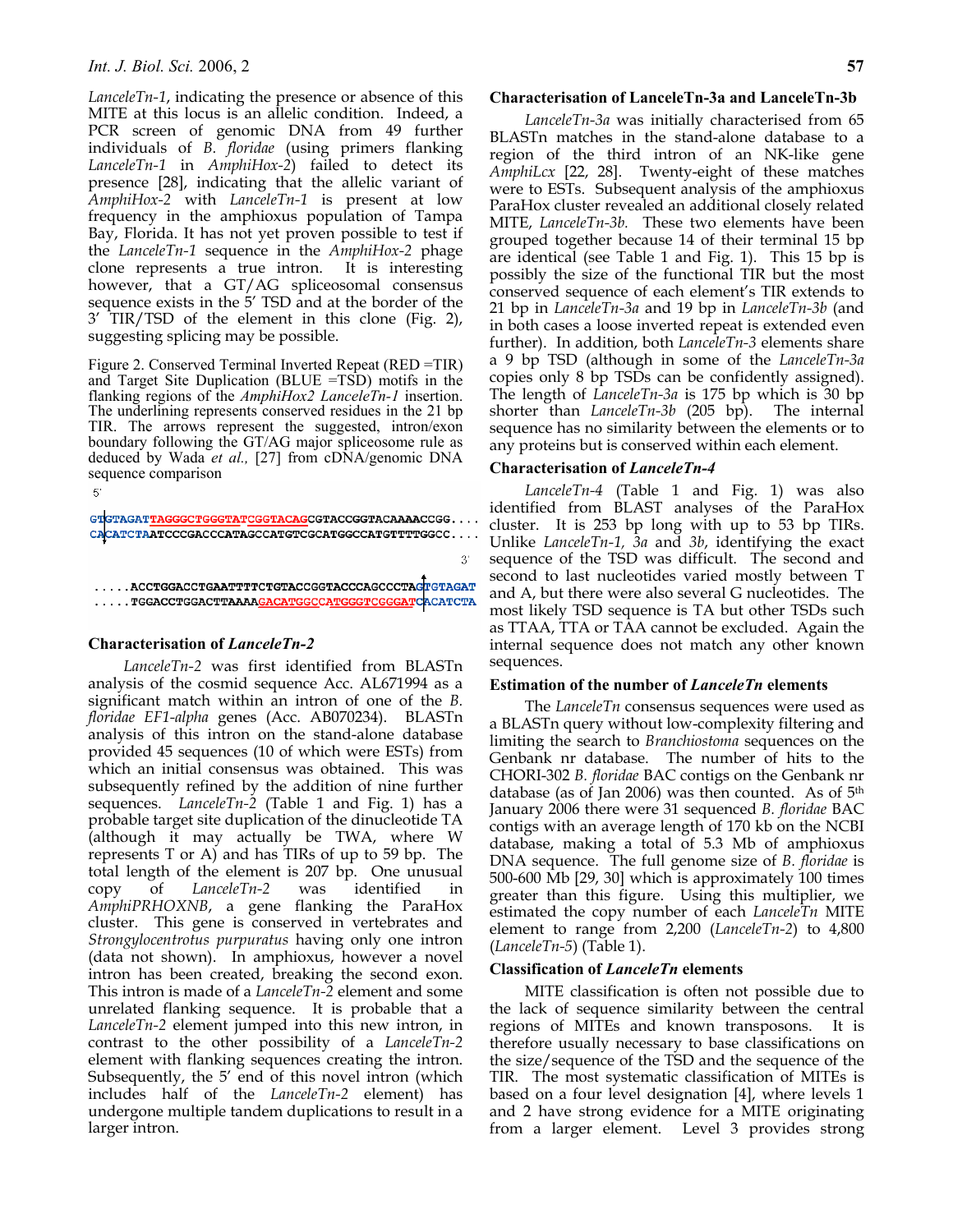evidence that a MITE is transposed by a particular autonomous element but supplies no information as to the MITE's origin. A level 4 classification suggests only tentative evidence is available for a relationship between a MITE and a larger element.

As the MITE sequences presented here have no sequence similarity to known transposases from other animals and no amphioxus autonomous DNA transposons are known, the only classification we can use is at level 4. *LanceleTn-1* is proposed to fall into the hAT (hobo,  $\underline{A}c$ ,  $\underline{T}am3$ ) superfamily. hAT transposons often have 8 bp TSDs [4] but more conclusively, transposons of the Ac group have a conserved sequence (TAGGGATG) at the ends of the TIR [3]. These are the same characteristics of *LanceleTn-1* having only 1 bp different in the conserved sequence (Table 1). *LanceleTn-3a* and *LanceleTn-3b* should be classified into the same superfamily as they share the same TSD size and the beginning of their TIR. The sequence of the TIR is not similar to any other elements, but the only group of transposons to have a 9 bp TSD is the Mutator-like superfamily [4]. Thus we group *LanceleTn-1, LanceleTn-3a* and *3b* into the two different superfamilies. *LanceleTn-2* and *LanceleTn-4* however, do not have TIR sequence similarity to any transposons and their TSDs are less informative than the other MITEs and will therefore have to remain unclassified.

# **3. Discussion**

Transposons are major factors in the evolution of animal genomes and amphioxus is a key organism for understanding this evolution. This is due to its proposed sister group relationship to the vertebrates, its derivation from the unduplicated genome state prior to vertebrate origins and the trend for amphioxus to have retained prototypical gene cluster organisation; lost in other invertebrate deuterostome models. Prior to the present report of five amphioxus MITE elements, only two transposable elements have been previously reported in this animal. These are a class I element named BfCR1 [18] and an unusual class II element called ATE-1 [19]. Although all five MITE elements reported here are novel, there is a relationship between *LanceleTn-2* and ATE-1. Comparison of their DNA sequences revealed that *LanceleTn-2* is almost identical to the central part of ATE-1. In addition to the usual TSD and TIRs, ATE-1 also contained sub-terminal direct repeats and a central region. Cañestro *et al*. [19] were not able to classify this element, although they did suggest the direct repeats could have originally been two smaller MITEs. It is now clear however, that the central region of this ATE-1 element is actually *LanceleTn-2*. As there are multiple copies of *LanceleTn-2* on its own, the two repetitive elements should be considered separately, and it is valid to assign them different names. Indeed, a BLASTn search of the ATE-1 element identified only the one published copy, which is located in the *EF1-alpha* gene. There are also up to 10 loosely related copies of a miniature ATE-1 element (without *LanceleTn-2*) in the CH302 BAC sequences (corresponding to approximately 1000 copies in the genome). This indicates that a 'mini' or precursor ATE-1 is an independent mobile DNA element, and distinct from *LanceleTn-2* (Fig. 3). It therefore seems likely that a *LanceleTn-2* element inserted into a 'mini' ATE-1 element which was subsequently identified as the composite ATE-1 element found by Cañestro *et al.* [19].

Figure 3. Comparison between Cañestro *et al.'s* [19] composite ATE-1, the 'Mini' ATE-1 and *LanceleTn-2*. The ATE1 element was published as having terminal inverted repeats (grey arrow heads), sub-terminal direct repeats made up of smaller repeated modules (DRa & DRb) and a Central Region. Sequence comparison to the *LanceleTn-2* element presented here demonstrates the central region of ATE-1 is actually an independent MITE (LanceleTn-2) and a few copies of a 'Mini' ATE-1 without the *LanceleTn-2* element were also found in the *Branchiostoma* sequences on Genbank. This demonstrates the ability for new TEs to form through a fusion of two independent TEs.

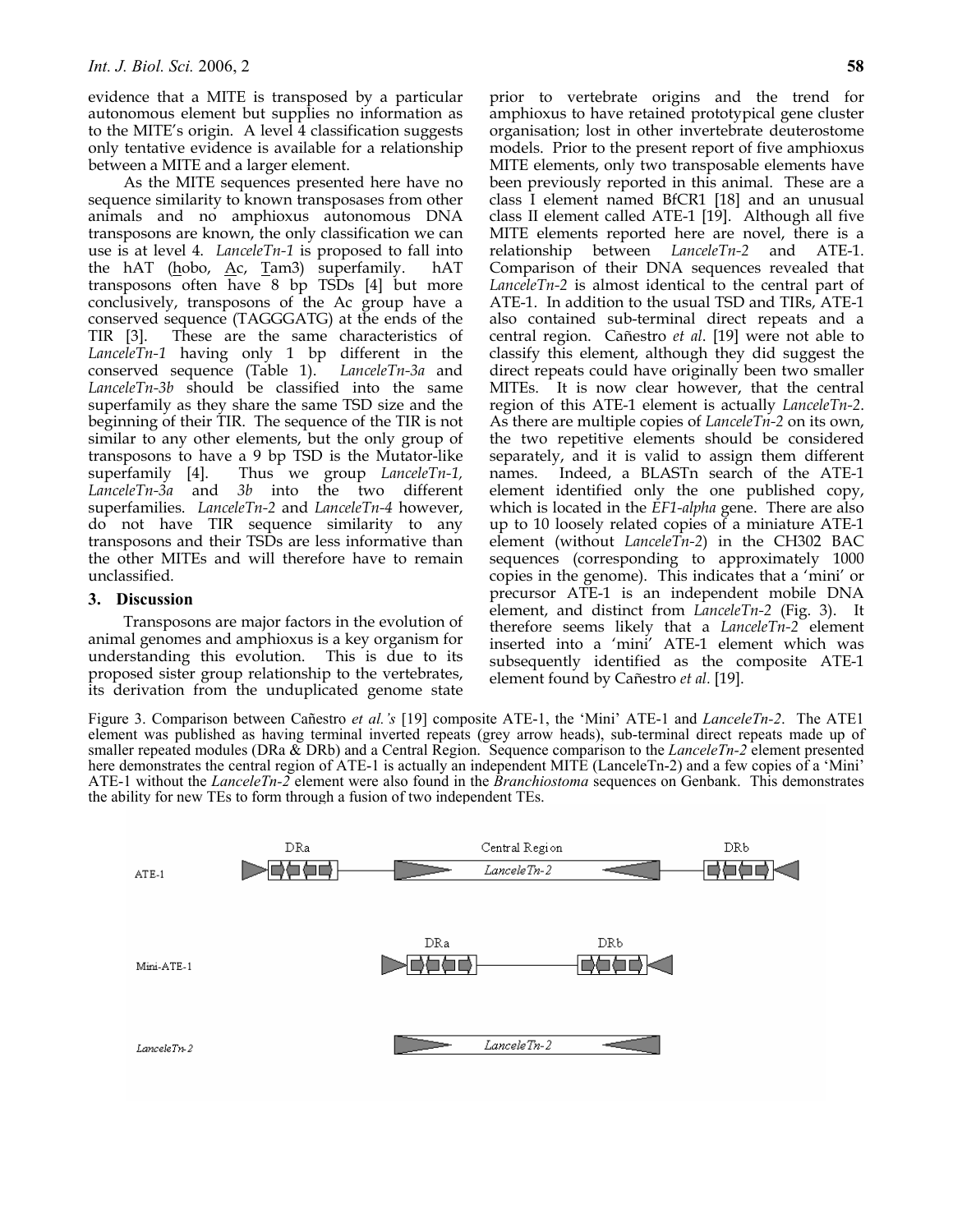One aspect of the MITE analysis reported here that proved difficult was the classification into larger superfamilies. This was because none of the MITEs had significant sequence similarity to other TEs. It will become important in subsequent studies, therefore, to identify autonomous transposons from amphioxus that may be involved in mobilising the MITE elements. If MITEs are simply derivatives of larger elements, a comparison of DNA sequences from autonomous elements would hopefully provide clearer evidence for the evolutionary origin of these *LanceleTn* elements. However, it has been suggested by Feschotte *et al*. that "new MITEs may arise de novo from the fortuitous association of TIRs flanking unrelated segments of DNA" [4]. In cases where this has occurred (such as the composite ATE-1), MITEs could only be classified on the basis of which transposon mobilises them rather than where they originated from.

There has been considerable interest in the relationship between transposable elements and conserved gene clusters; for example, it has been noted that vertebrate Hox gene clusters are relatively devoid of TEs [14]. While a detailed analysis of the amphioxus Hox cluster is still underway, the presence of five MITEs lying between the three ParaHox genes (and another four immediately outside) suggests the amphioxus ParaHox gene cluster has not excluded TEs. This is similar to the situation in vertebrates, and marks a significant difference between Hox and ParaHox gene clusters [16]. In all tetrapods examined, there is one intact copy of the ParaHox cluster in addition to three degenerate clusters. Despite the presence of TEs in the intact ParaHox clusters, and the consequent scope for rearrangement they have remained whole, presumably due to a counteracting selective pressure. This selective pressure, for example through shared regulatory elements, may explain why the amphioxus ParaHox cluster has not been broken despite containing TEs. MITEs or other TEs in the ParaHox cluster could provide a basis for the degeneration of three out of four of the tetrapod ParaHox clusters.

In both previous studies of amphioxus transposable elements (BfCR1 and ATE-1; [18, 19]), the copy number of the element was estimated to be less than 20. In contrast, the estimated number for each the five *LanceleTn* MITEs reported here is over 2000 (Table 1), in the same order of magnitude as some human and *Xenopus* MITEs [4]. It will be interesting to see if this large copy number holds true once the entire genome is analysed for other elements; we do not anticipate that the five elements described here represent all amphioxus MITE elements. The current evidence suggests MITEs are the predominant form of transposable element in the amphioxus genome and are likely to have been important during the evolution of the amphioxus genome.

## **Acknowledgements**

The authors wish to thank the reviewers for their critical comments and also Tom Butts and Rebecca

Furlong for helpful discussions. Work in the authors' laboratories is funded by the BBSRC. PWO is funded by a Clarendon scholarship and an Overseas Research Student award.

#### **Conflicts of Interest**

The authors have declared that no conflict of interest exists.

#### **References**

- 1. Lander ES, Linton LM, Birren B, et al. Initial sequencing and analysis of the human genome. Nature, 2001. 409(6822): 860- 921.
- 2. SanMiguel P, Tikhonov A, Jin Y-K, et al. Nested Retrotransposons in the Intergenic Regions of the Maize Genome. Science, 1996. 274(5288): 765-768.
- 3. Unsal K and Morgan GT. A Novel Group of Families of Short Interspersed Repetitive Elements (Sines) in *Xenopus* - Evidence of a Specific Target Site for DNA-Mediated Transposition of Inverted-Repeat Sines. Journal of Molecular Biology, 1995. 248(4): 812-823.
- 4. Feschotte C, Zhang X, and Wessler S. Miniature Inverted-Repeat Transposable Elements and their Relationship to Established DNA Transposons. In: Craig NL, Craigie R, Gellert M, et al, Editors. Mobile DNA II. Washington DC: ASM Press. 2002: 1147-1158.
- 5. Holyoake AJ and Kidwell MG. Vege and Mar: Two novel hAT MITE families from *Drosophila willistoni*. Molecular Biology and Evolution, 2003. 20(2): 163-167.
- 6. Simmen MW and Bird A. Sequence analysis of transposable elements in the sea squirt, *Ciona intestinalis*. Molecular Biology and Evolution, 2000. 17(11): 1685-1694.
- 7. Braquart C, Royer V, and Bouhin H. DEC: a new miniature inverted-repeat transposable element from the genome of the beetle *Tenebrio molitor*. Insect Molecular Biology, 1999. 8(4): 571- 574.
- 8. Kidwell MG. Transposable Elements and the Evolution of Dipteran Genomes. In: Yeates D.K and Wiegmann B.M, Editors. The Evolutionary Biology of Flies. New York: Columbia University Press. 2005:145-172.
- 9. Tu ZJ. Three novel families of miniature inverted-repeat transposable elements are associated with genes of the yellow fever mosquito, *Aedes aegypti*. Proceedings of the National Academy of Sciences of the United States of America, 1997. 94(14): 7475-7480.
- 10. Wessler SR, Bureau TE, and White SE. Ltr-Retrotransposons and Mites - Important Players in the Evolution of Plant Genomes. Current Opinion in Genetics & Development, 1995. 5(6): 814- 821.
- 11. Giroux MJ, Clancy M, Baier J, et al. De-Novo Synthesis of an Intron by the Maize Transposable Element Dissociation. Proceedings of the National Academy of Sciences of the United States of America, 1994. 91(25): 12150-12154.
- 12. Krull M, Brosius J, and Schmitz J. Alu-SINE exonization: En route to protein-coding function. Molecular Biology and Evolution, 2005. 22(8):1702-1711.
- 13. Yang GJ, Lee YH, Jiang YM, et al. A two-edged role for the transposable element Kiddo in the rice ubiquitin2 promoter. Plant Cell, 2005. 17(5): 1559-1568.
- 14. Fried C, Prohaska SJ, and Stadler PF. Exclusion of repetitive DNA elements from gnathostome Hox clusters. Journal of Experimental Zoology Part B-Molecular and Developmental Evolution, 2004. 302B(2):165-173.
- 15. Ferrier DEK and Holland PWH. *Ciona intestinalis* ParaHox genes: evolution of Hox/ParaHox cluster integrity, developmental mode, and temporal colinearity. Molecular Phylogenetics and Evolution, 2002. 24(3): 412-417.